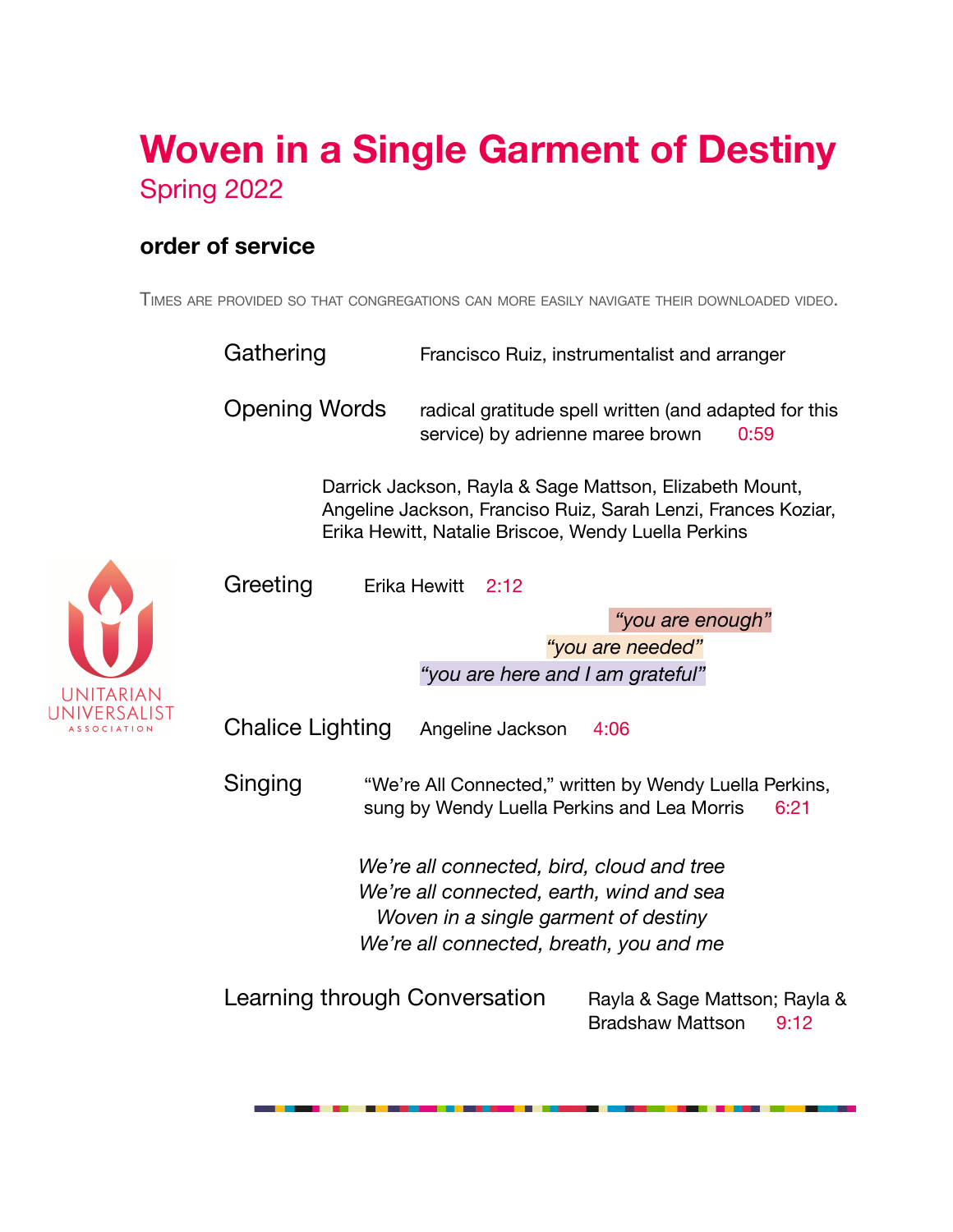| Homily, Part 1 | Rev. Susan Frederick-Gray 13:08 |  |
|----------------|---------------------------------|--|
|----------------|---------------------------------|--|

Learning through Conversation Rayla & Sage Mattson; Rayla & Bradshaw Mattson 19:00

> *If present, children are welcome to go into breakout rooms for religious exploration.*



| Homily, Part 2 | Rev. Susan Frederick-Gray 25:00 |  |  |
|----------------|---------------------------------|--|--|
|----------------|---------------------------------|--|--|

Singing "We're All Connected," written by Wendy Luella Perkins, sung by Wendy Luella Perkins and Lea Morris 34:35

*If you've downloaded the worship video and want to invite an offering, we recommend pausing the video here.*

Reading ["When Covenant Breaks](https://www.uua.org/worship/words/reading/when-covenant-breaks)" by Frances Koziar 37:08

Holding Silence Erika Hewitt 41:18

*Following the hymn, you're invited to pause the video to hold your own congregational sharing of joys & sorrows.*

❖

*This worship service was intentionally created to be "evergreen" in nature: relevant regardless of when it's shared with your congregation. For that reason, the following Prayer of Connection doesn't refer to current events. Worship leaders are free to skip the recorded Prayer of Connection, and instead offer your own pastoral prayer to address both your community's needs and emerging crises or conditions that you'd like to center in prayer.*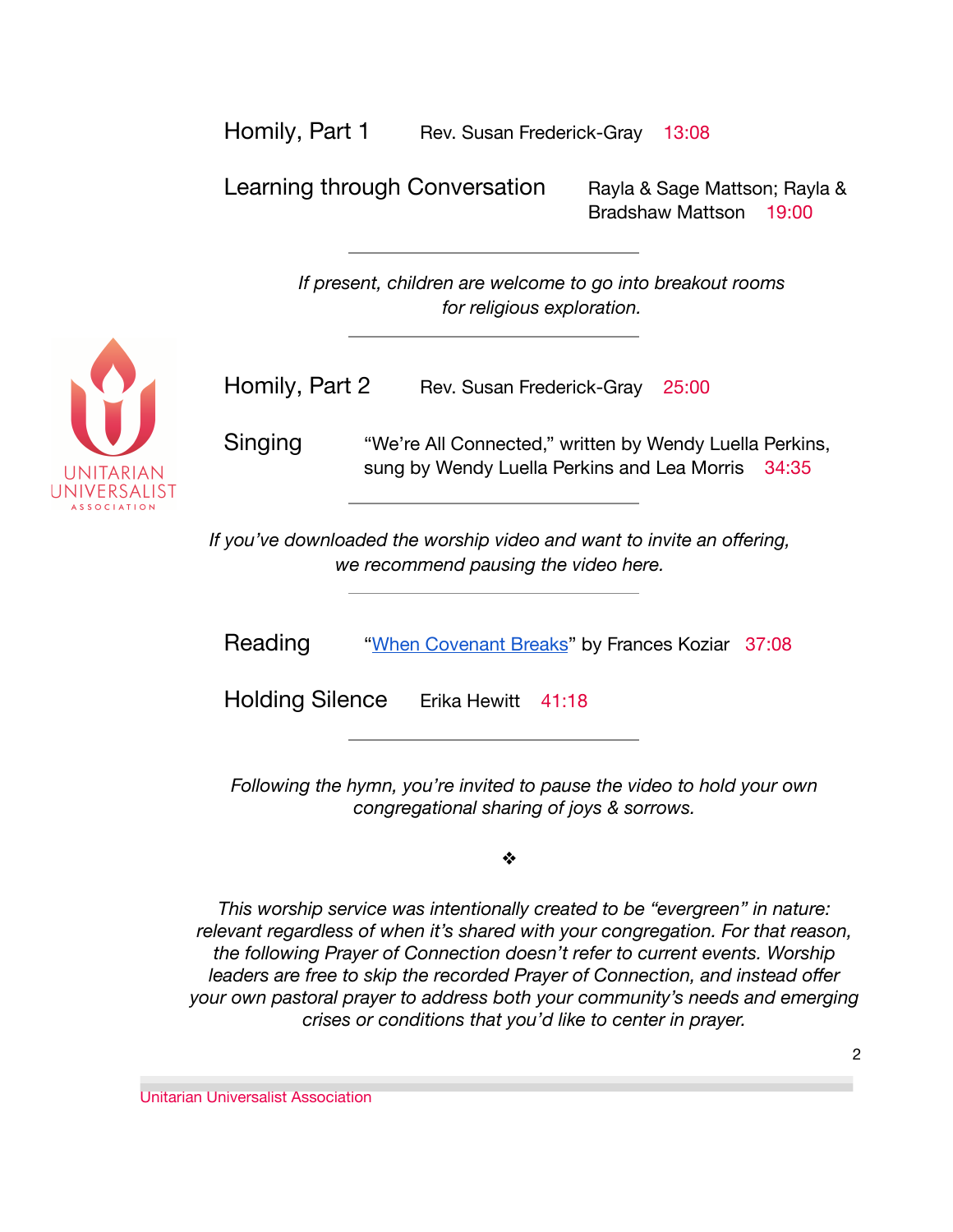Prayer of Connection Erika Hewitt 44:44

Hymn "Just As Long As I Have Breath." Lyrics by Alicia S. Carpenter, © 1981; third verse translated by Francisco Ruiz. Used with permission of the Estate of Alicia Carpenter. 49:25

*Just as long as I have breath, I must answer, "Yes," to life; though with pain I made my way, still with hope I meet each day. If they ask what I did well, tell them I said, "Yes," to life.*

*Just as long as vision lasts, I must answer, "Yes," to truth; in my dream and in my dark, always that elusive spark. If they ask what I did well, tell them I said, "Yes," to truth.*

*Mientras lata el corazón, debo decir "Sí" al amor; me dolió la decepción, y aún así te dí el perdón. Si preguntan qué hice bien, diles: Dijo "Sí" al amor.*

*Just as long as my heart beats, I must answer, "Yes," to love; disappointment pierced me through, still I kept on loving you. If they ask what I did best, tell them I said, "Yes," to love.*

Chalice Extinguishing Elizabeth Mount 52:00

Going Forth Sarah Lenzi 53:42

Sarah Lenzi, Angeline Jackson, Frances Koziar, Darrick Jackson, Erika Hewitt, Rayla & Sage Mattson, Franciso Ruiz, Wendy Luella Perkins, Natalie Briscoe

Postlude "Love Is the Thread" written and performed by Kaleidoscope: Natalie Fleury, Kurt Gaetano, Joel Harris, Linda Meurer, Deb Ruesch, Andy Vrakas, and Daniel

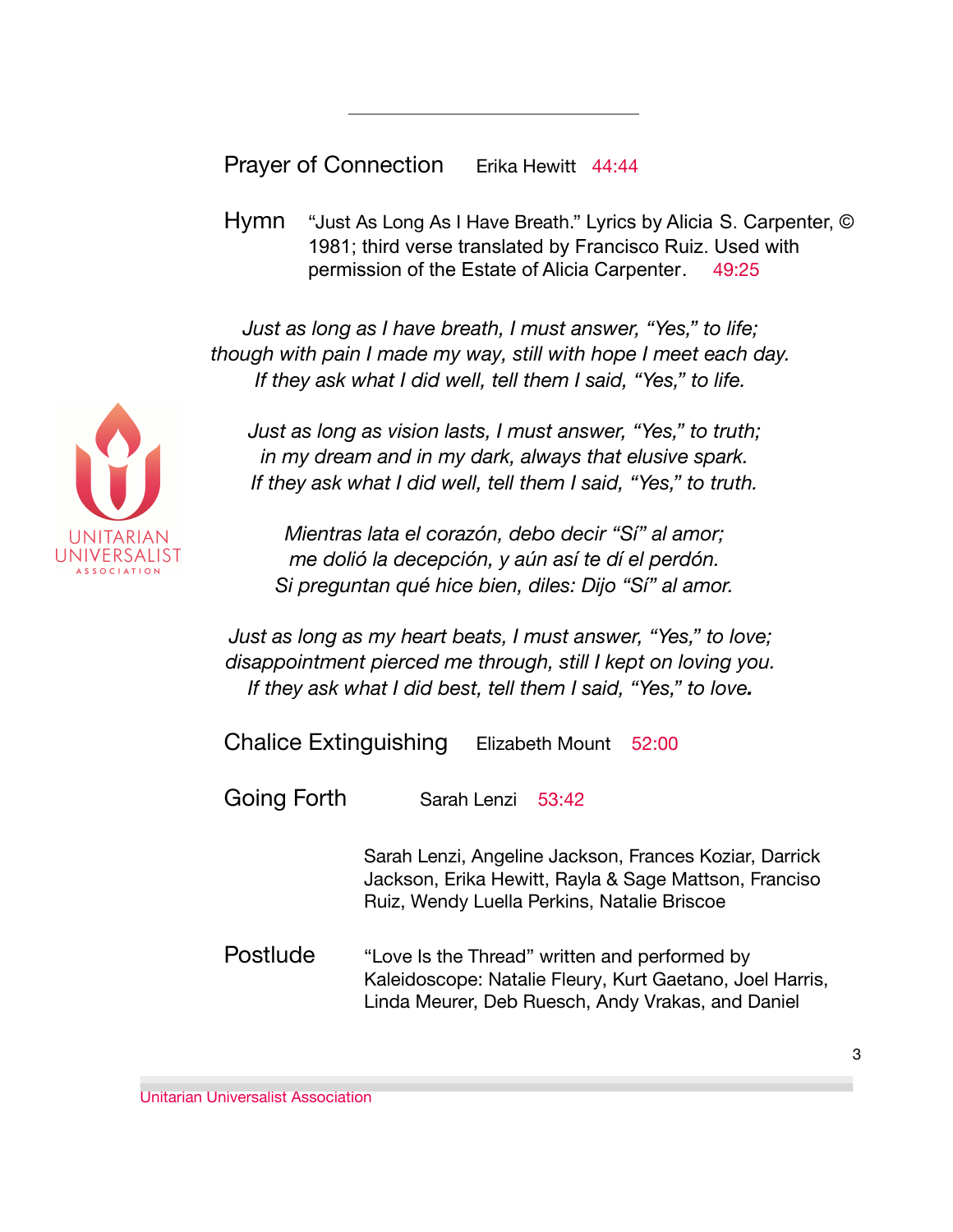Wiebe: members of Unitarian Universalist Church West (UUCW) in Brookfield, WI. 55:00

#### VERSE 1

Seeking, searching, wanting to belong So they opened up the door Watched the spark bring the flame to light Then they knew at last that they were home

#### CHORUS

Love is the thread / The warp and the weft That weaves all the world / Together Love is the thread / In the tapestry of life Woven through time /Together / Together...

#### VERSE 2

Life force, spirit, shimmering with light A connected web of all One alone a barely visible thread Interwoven we all shine so bright

#### BRIDGE

Bring your gifts (bring your gifts) Bring your strife (bring your strife) With nothing to fear or hide

Bring your joys (all your joys) Bring your light (shine your light) All the parts of our lives / Together

#### GUITAR SOLO

#### VERSE 3

Meaning, justice, truth, diversity They found a true community We sing together to lift us all And weave a world of harmony

CHORUS

**CHORUS** 

Closing Credits 1:00:00

### **Participants**

We offer thanks to our worship team:

- **Rev. Dr. Susan Frederick-Gray** (she/her) began her six-year term as president of the Unitarian Universalist Association (UUA) in June 2017. As president of the Association, she is responsible for administering staff and programs that serve its more than 1,000 member congregations
- **Natalie Briscoe** (she/her) is Lead of the UUA's Southern Region.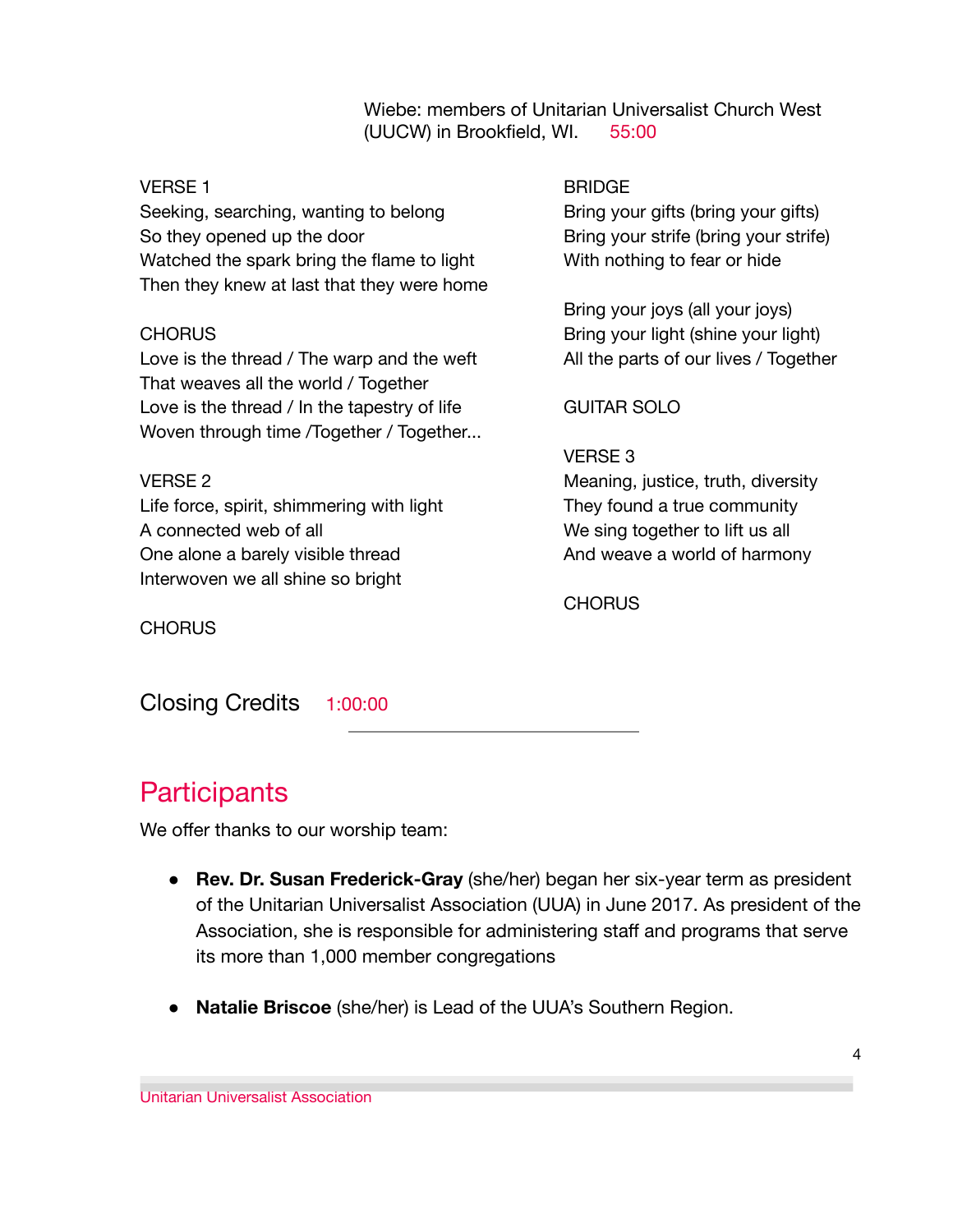- **Rev. Erika Hewitt** (she/her) is the Minister of Worship Arts for the Unitarian Universalist Association. She served as liturgist and coordinator of this worship service.
- **Angeline C. Jackson** (she/her) is an LGBTQ human rights activist and expert witness for LGBTQ asylum seekers. She is pursuing an M.Div. from Meadville Lombard Theological School and serves Neighborhood Unitarian Universalist Church in Pasadena, CA, as their Ministerial Intern. Her forthcoming book for young adults, *Funny Gyal: My Fight Against Homophobia in Jamaica*, will be published in June 2022.
- **Rev. Darrick Jackson** (he/him) is the Director of Ministries for Lifelong Learning of UU Ministers Association, and an Affiliated Community Minister with Second Unitarian Church of Chicago.
- **Kaleidoscope** is the worship band for Unitarian Universalist Church West in Brookfield, WI. Its members are Natalie Fleury, Kurt Gaetano, Joel Harris, Linda Meurer, Deb Ruesch, Andy Vrakas, and Daniel Wiebe.
- **Frances Koziar** (she/her) is a retired (disabled) Canadian UU and social justice advocate living in Kingston, Ontario. She is also an [author](https://franceskoziar.wixsite.com/author) with over 100 publications of prose and poetry.
- **Rev. Dr. Sarah Lenzi** (she/her) serves the Unitarian Society of Ridgewood NJ, co-hosts the podcast [Hope & Heresy,](https://hopeandheresy.transistor.fm/) and teaches UU courses at Union Theological Seminary.
- **Rayla D. Mattson** (name, not pronouns) is a single parent who lives in Hartford, CT with their three children, two of whom contributed to this service. Rayla is a religious professional and an avid writer. In Rayla's free time, Rayla enjoys cooking, baking, board and card games and anything that makes them laugh.
- **Lea Morris** (name, not pronouns): Having shared the stage with luminaries including Odetta, Mavis Staples, Dar Williams and Anthony Hamilton, Lea's sound seamlessly blends gospel, jazz, country and R&B into an original style -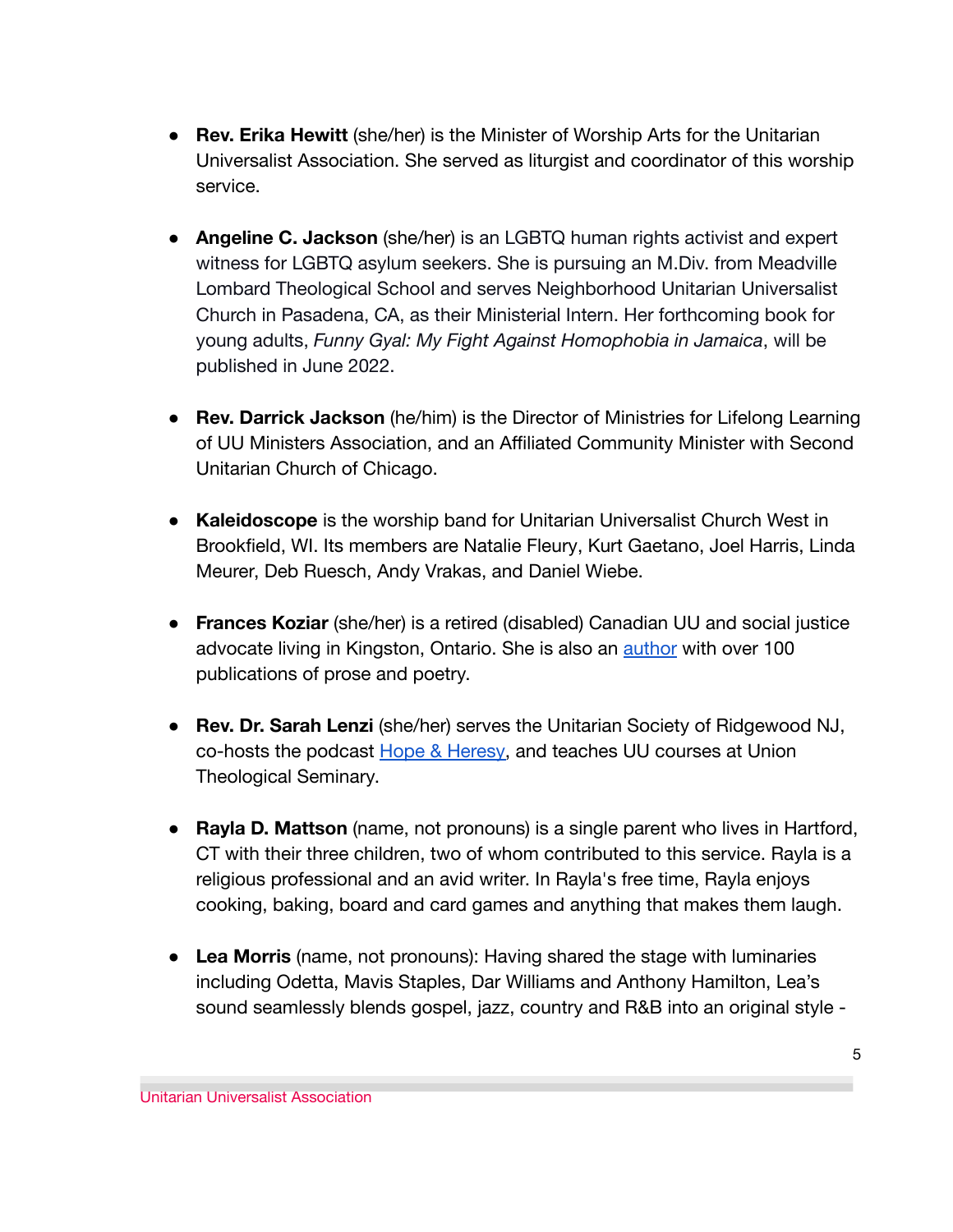SoulFolk. Lea's [musical ministry](https://www.thisislea.com/) is dedicated to fostering more peace, love and joy in the world.

- **Rev. Elizabeth Mount** (they/them) is the minister at the First UU Church of Indiana, PA.
- **Rev. Wendy Luella Perkins** (she/her) founded Soulful [Singing](http://www.wendyluellaperkins.com/)—singing meditation for all—twenty years ago. A UU community minister in Kingston Ontario, Wendy Luella has offered a daily online singing gathering since March 2020 and loves to experience and share the power of communal singing.
- **Francisco Ruiz** (he/him) is a vocalist, multi-instrumentalist, arranger, and music director for a variety of choirs and music groups in Los Angeles. He serves as Director of Music for the UU Church of Long Beach, as well as Program Director of Spiritual Practice and Worship for the Association for Unitarian Universalist Music Ministries (AUUMM).

### Additional Thanks

- adrienne maree brown
- Brenda Hernandez, Allied Media Projects
- Brent Lewis, UUA
- Ted Resnikoff, UUA editing
- The copyright-free image of fabric was taken by Melbourne-based photographer Mitchell Luo, available on Unsplash

## Continuing the Conversation

We welcome you to use these questions in your coffee hour, small group/covenant group meetings, and other forums of community sharing:

• What does it mean to be in covenant with one another?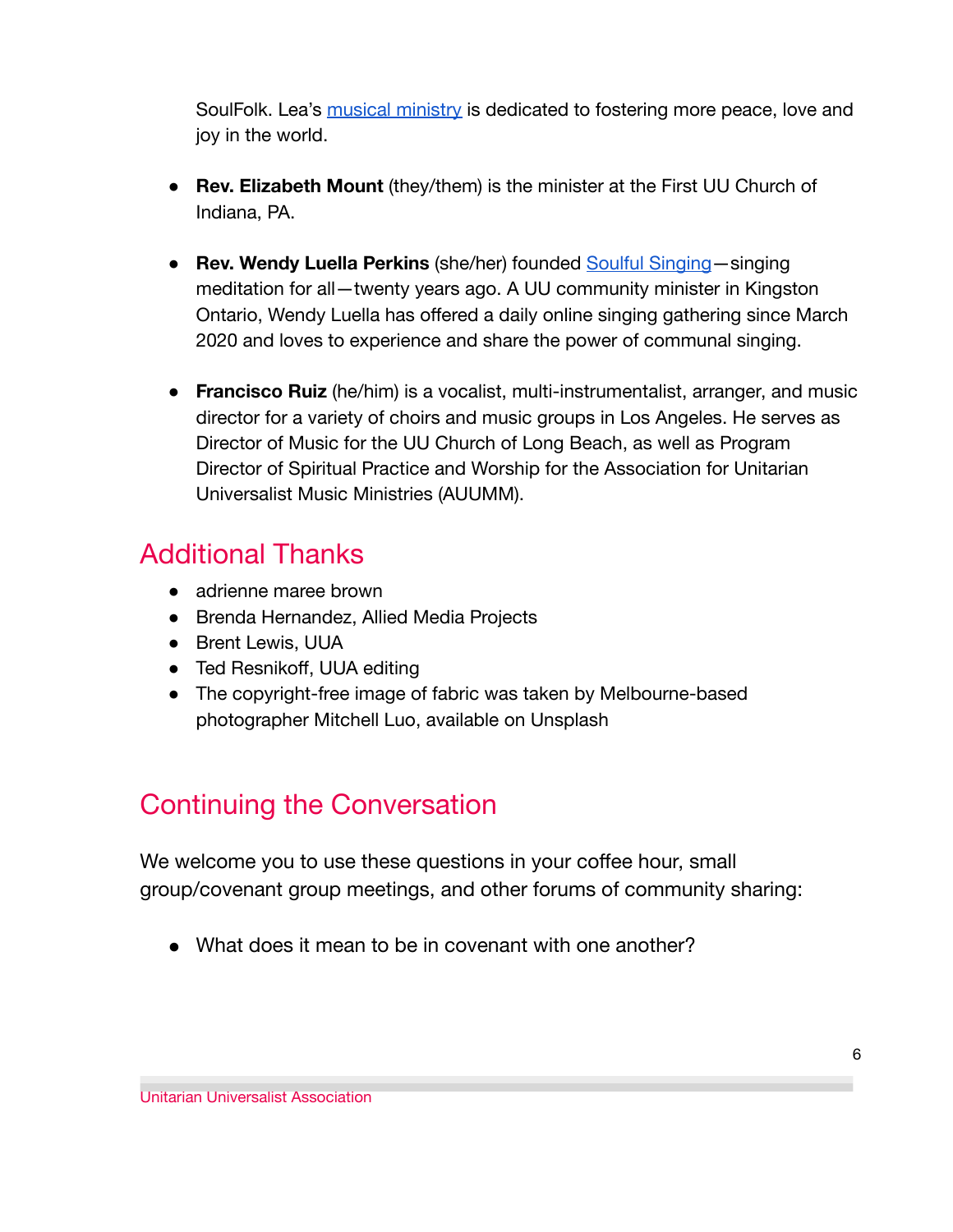- What holds you in covenant with your UU community?<sup>1</sup>
- List some relationships in your life beyond your UU community that are covenantal: based on trust and willingness to keep upholding agreements, even when someone drops their own end.
	- How are those relationships different from the transactional, *quid pro quo* relationships in your life?
	- Which of these relationships call forth the best in you?
	- What motivates you to show up in each kind of relationship?
	- How do you respond to disappointment differently in each type of relationship?
- In the first part of her homily, Rev. Susan Frederick-Gray traces our current understanding of interdependence, in part, to our Universalist ancestors, and their rejection of "ideologies of supremacy rooted in notions of the saved and the damned." Were you surprised by how far back we can trace our understanding of being interconnected? How else did our religious ancestors plant seeds for our current values?
- Have you ever been asked "What do UUs believe?" If so, were you able to articulate a version of what Rev. Susan offers? (What binds us is not an unchanging set of beliefs, but rather the promises that we make.) How would you explain that in your own words?
- Rev. Susan also referred to covenant, and the work of practicing covenant, as "deeply spiritual work" that is "not a burden, but an incomparable gift." Can you describe a time when you struggled to uphold or return to covenant, but that work ending up feeling like a gift rather than a burden?

<sup>&</sup>lt;sup>1</sup> This question and the one preceding it are part of the [survey](https://l.facebook.com/l.php?u=https%3A%2F%2Fforms.gle%2F1N6CQCwACoxfWFhc7%3Ffbclid%3DIwAR1PmiXJogFul2o0vRCfuAIPDnT2cb70KP6Hhau4G2b0UaokXncFWdtnG_0&h=AT2xeEj3bngGFkBpQdeZjgDkq97HCbQUnnz0kyDVtz2DzP8ZAZ0chh5eAD0FXj57dU-KoA1naAo69M6PxIp1G8PaByi2ExbMxAQlvILshU-FJUKTJnB5fNmBCnvdglvKUhK1WCc-k75TI-uI7Kbzjc1H) created by the Article 2 Commission, which welcomes input from all Unitarian Universalists to inform the reimagining of Article 2 of the UUA Bylaws. That survey will remain open until April 30, 2022.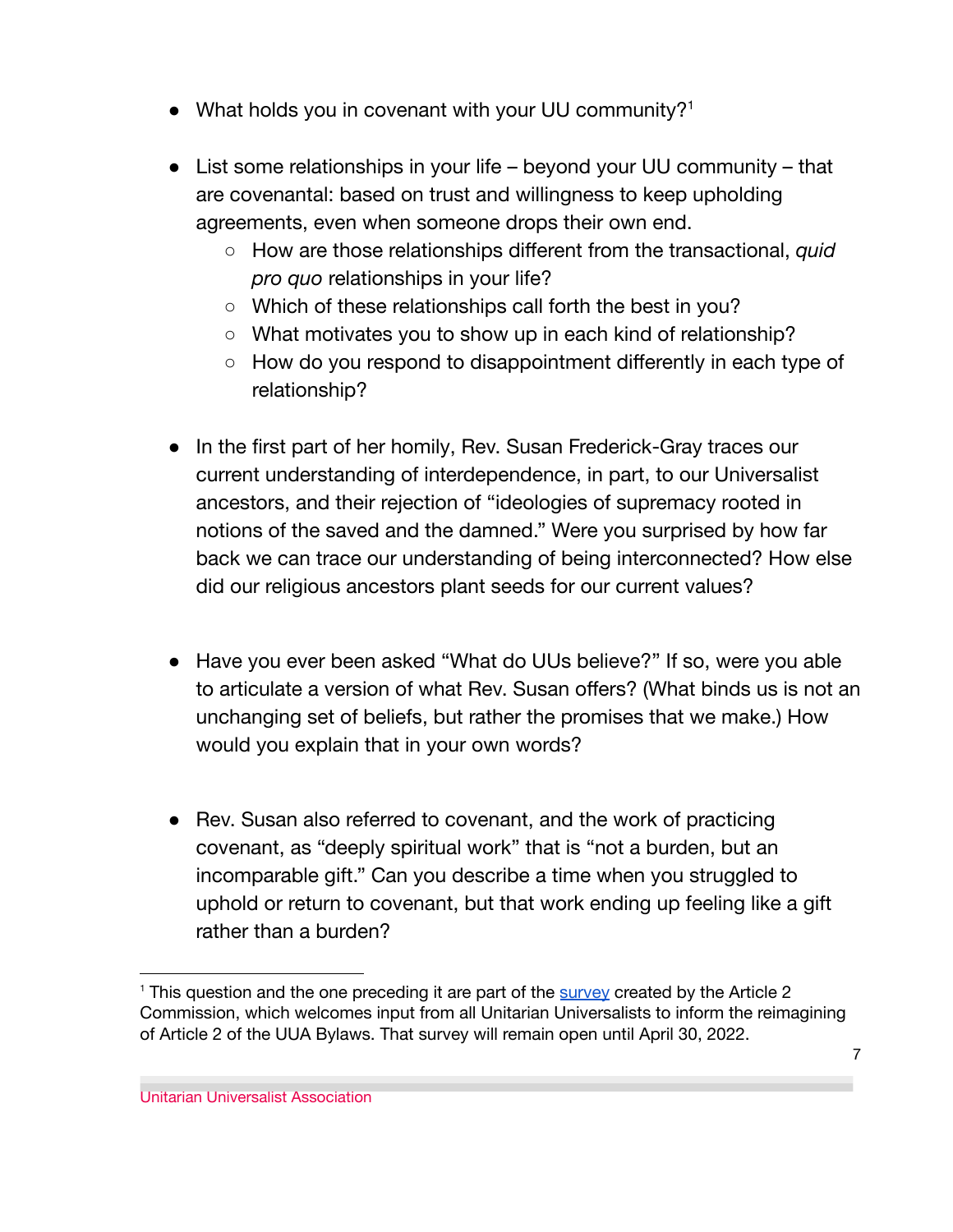- In their conversation together, Rayla and Bradshaw Mattson note that sometimes people choose not to be in a covenantal relationship: they choose not to repair rifts, or do the work that their community asks of them. Have you experienced this? What was your response?
- In the second part of her homily, Rev. Susan Frederick-Gray invokes *lamentation*: from Rev. Dr. Martin Luther King, Jr.'s disappointment in moderate white liberals to today's rise in the U.S. of propaganda, vigilante violence, and an "authoritarian, anti-democratic white supremacist movement." How are those connected?
- Rev. Susan condemns a "distorted notion of individual freedom" in the context of the pandemic and the refusal to wear masks. Have you ever witnessed "individual freedom" get distorted in other ways that rupture our responsibility to care for one another?
- If you've been hurt by the breaking of covenant, how have you created or found ways to lament?
- In her reading, "When Covenant Breaks," Frances Koziar writes:

Covenant / is a promise between the people / of this faith, but it is also / a promise / between our *self* and our faith, and sometimes, *nothing* takes more faith / than staying.

Have you experienced this? Is there a time that you struggled to stay in covenant rather than leaving?